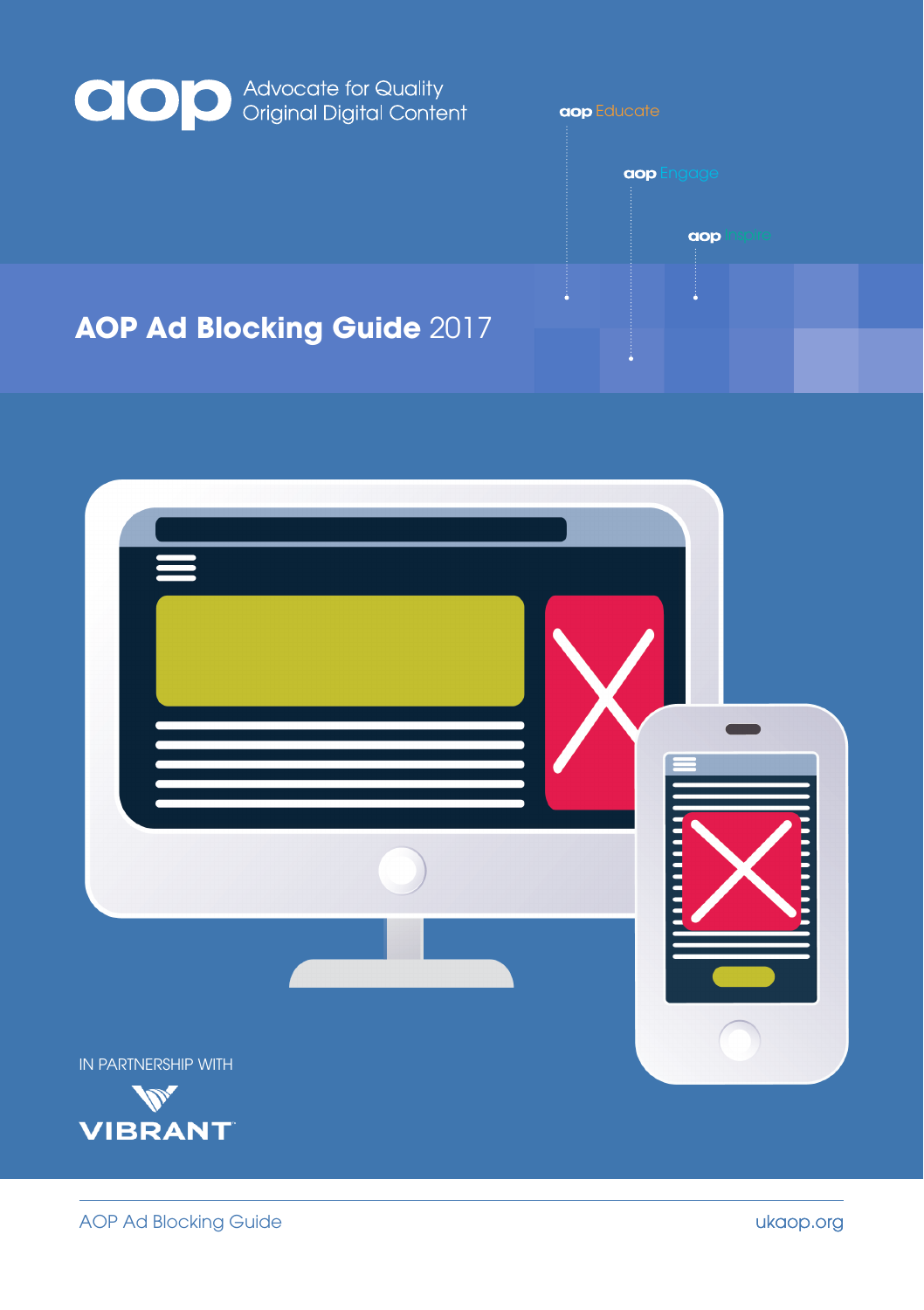# **CONTENTS PAGE**

- $\rightarrow$ **Pages 3-4:** Introduction: The journey we're setting out on
- Pages 5-6: Page 5 & 6: The Scale of the Problem Ad  $\rightarrow$ Blocking Adoption
- Pages 7-8: The Scale of the Problem The Advertiser Impact  $\rightarrow$
- Pages 9-10: The Scale of the Problem Publisher Financial Impact  $\rightarrow$
- $\rightarrow$ Pages 11-12: Publisher Experience on User Interaction
- **Pages 13-14:** Success is Pure Additional Revenue  $\rightarrow$
- $\rightarrow$ **Pages 15-16:** Vibrant Ad Blocking Insights
- $\rightarrow$ Pages 17-22: Ad Blocking Tech Vendor Viewpoints
- Pages 23-24: Our Collective Strategy for Ad Blocking  $\rightarrow$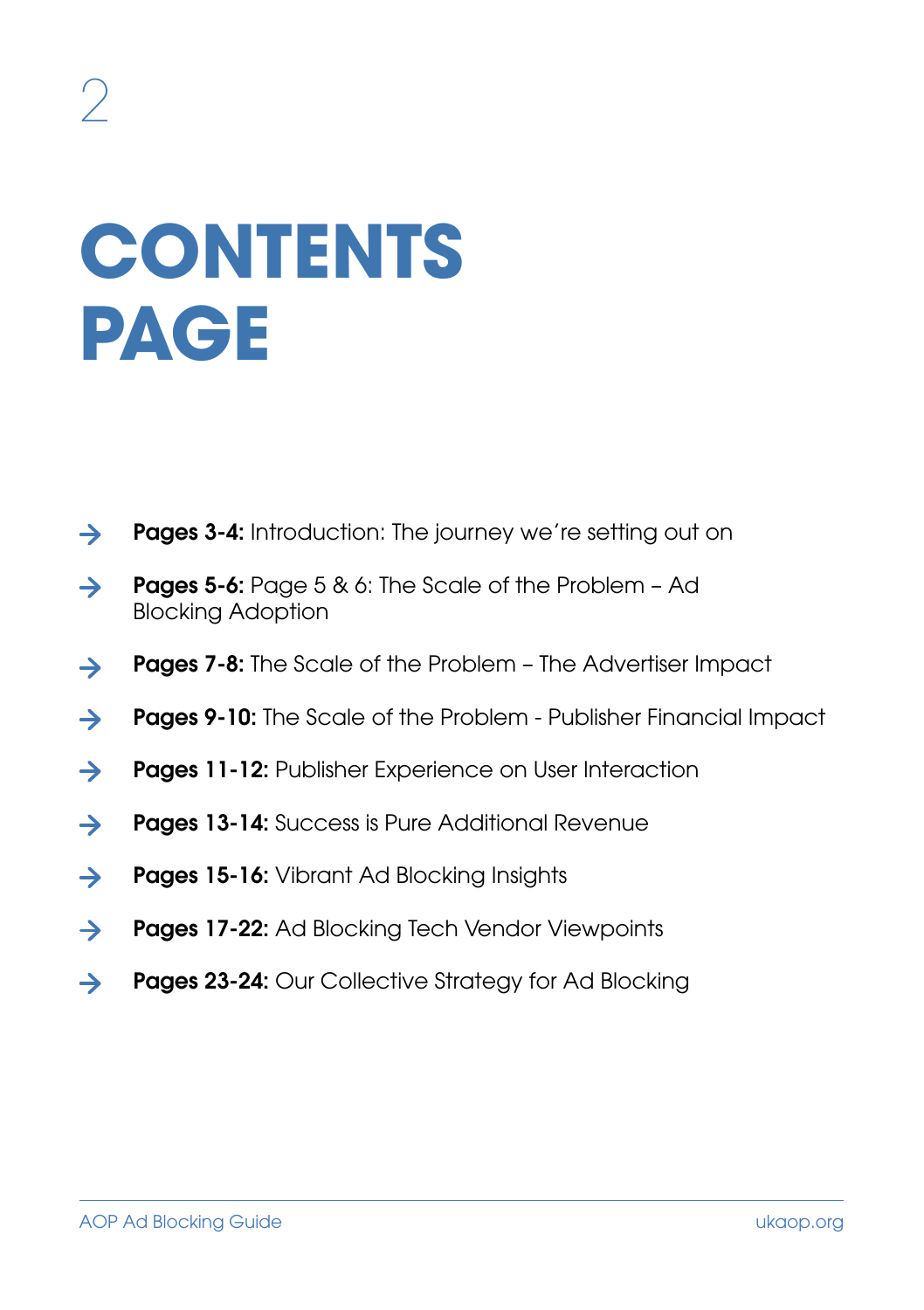# **INTRODUCTION: THE JOURNEY WE'RE SETTING OUT ON**

Ad blocking continues to grow, creating a major problem for the industry. Publishers are losing revenues and advertisers are losing audience reach but our members are fighting the threat.

There is still much work to do, however. We need to educate users about the value exchange and the fact our members provide free, premium content that is funded by advertising, encouraging opt-in in the process. Core revenue is at risk and the additional threat to mobile is alarming.

This guide forms part of our campaign to attack the problem; it flows on from our February workshop and our Forum in June, as part of a sustained plan to create progress in this area, and to define a position and collective action, whilst also engaging with the ad industry to drive better standards.

It was agreed at our February workshop that, while the commercial implications of ad blocking are a huge threat to our members, the majority of C-suite stakeholders are less aware of the scale and impact of the problem. Richard Reeves, Managing Director of the AOP, explained that "in some instances members don't know how much they're losing and some have no provision in place to combat ad blocking or to audit it. No-one fully understands the scale and potential risk."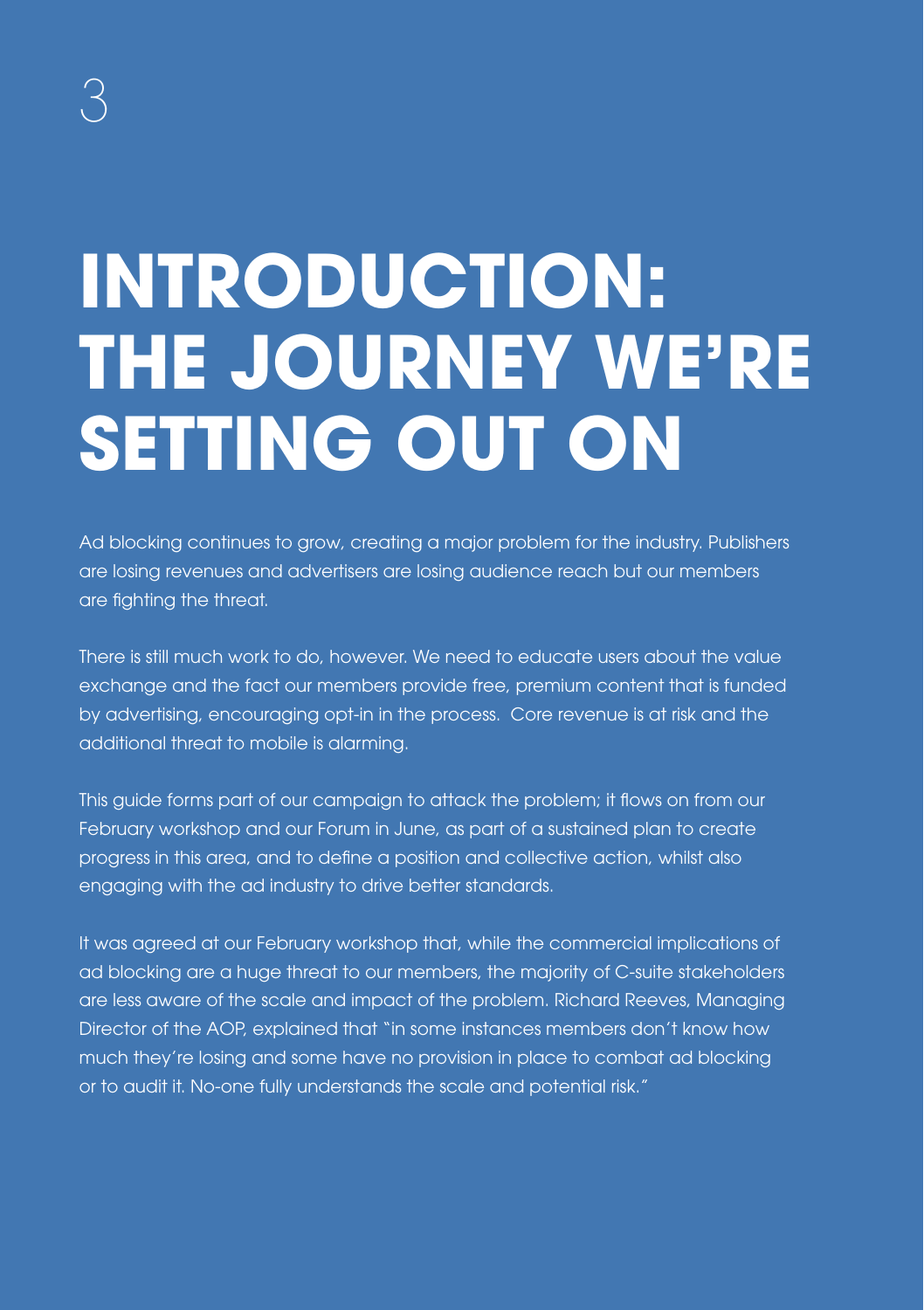As such, we believe there is a need to create content and data which will alert member organisations at CEO level to the nature of the threat.

#### The purpose of this document is to:

- 1 Show the scale of the problem in terms of numbers of users blocking ads, an exploration of the impact on advertisers, alongside an audit on the financial impact on publishers.
- $\, 2 \,$  Share best publisher experience on user interaction and methods to combat ad blocking.
- $\bf 3$  Share the collective strategy we are embarking on to combat ad blocking.

Ultimately, the AOP exists to provide a forum where members can share and exchange experiences and learnings. We strive to create a clear action plan with our members and actively work to identify practical solutions, rather than just talking about them. To this end, collaboration is key – publishers, advertisers, creative agencies, and brands must work together to agree on advertising standards that will secure and enhance the delivery of online content, improve the overall user experience, and negate the perceived need for ad blockers, which is the root cause of this challenge.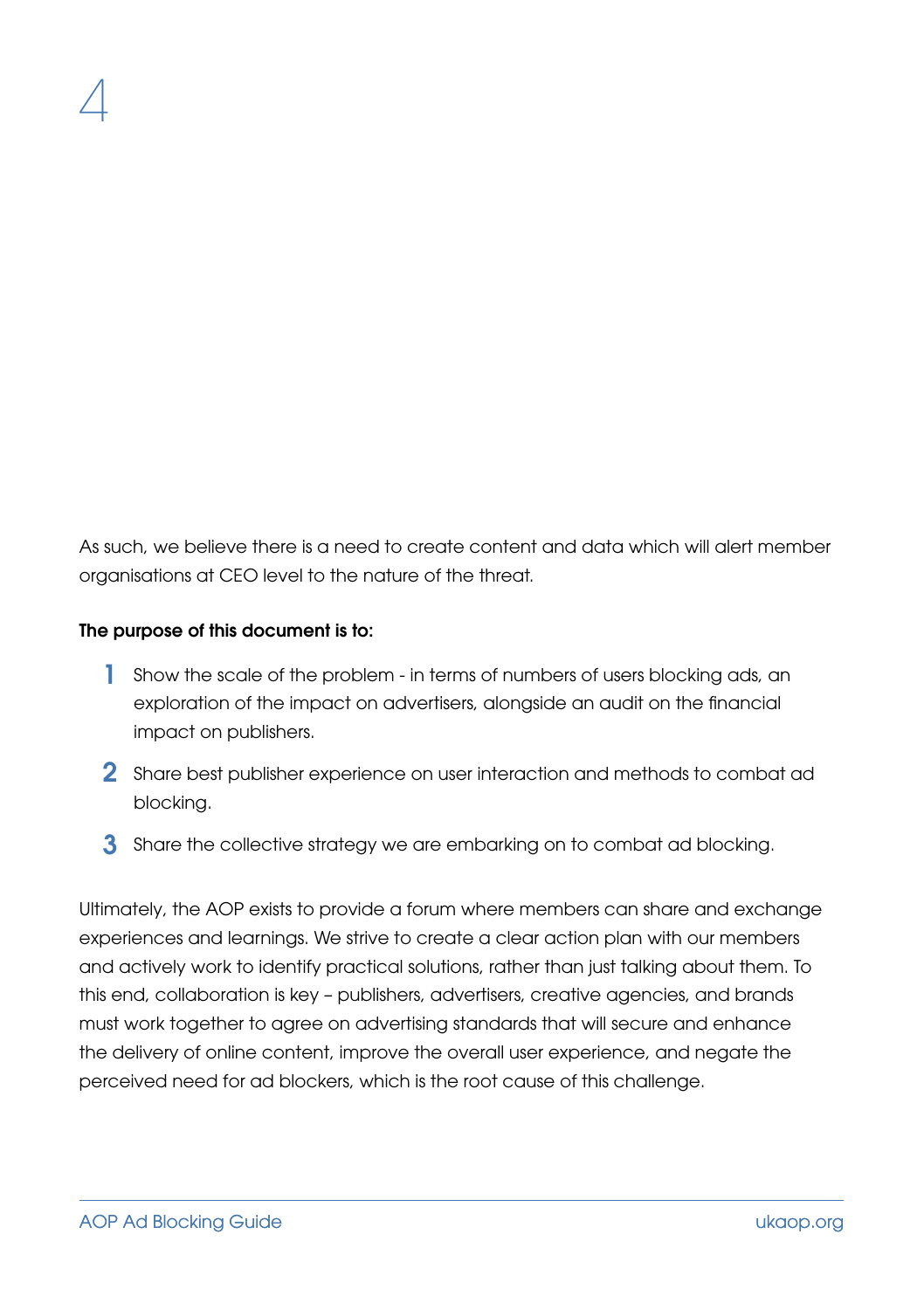## **AD BLOCKING ADOPTION** *The Scale of the Problem:*

Whilst some data shows ad blocking on a plateau, the more complete picture is one of growth with very high growth rates in mobile. The problem is not going away.

### The Global Picture

#### Mobile ad block usage is surging internationally and has overtaken desktop usage.

- $\rightarrow$  The global number of desktop and mobile devices that block ads grew by 142 million YoY to reach 615 million devices Dec 2015 - Dec 2016.
- Mobile ad block usage grew by 108 million YoY to reach 380 million active devices globally Dec 2015 - Dec 2016.
- $\rightarrow$  Desktop ad block usage grew by 34 million YoY to reach 236 million active devices globally Dec 2015 - Dec 2016.

The reasons for ad blocking are recorded quite consistently across a number of different surveys. People use ad blockers because they feel that ads are annoying and distruptive.

Usage of ad blocking software varies by demographic, with young, male audiences most commonly employing this type of technology. We must listen to these end users who have complained about factors such as interruptive ad formats and slow loading times. There are too many disjoints in our industry. Real time bidding has compounded the problem. We need to see creatives, account teams and clients coming together, ensuring that ads are fit for purpose.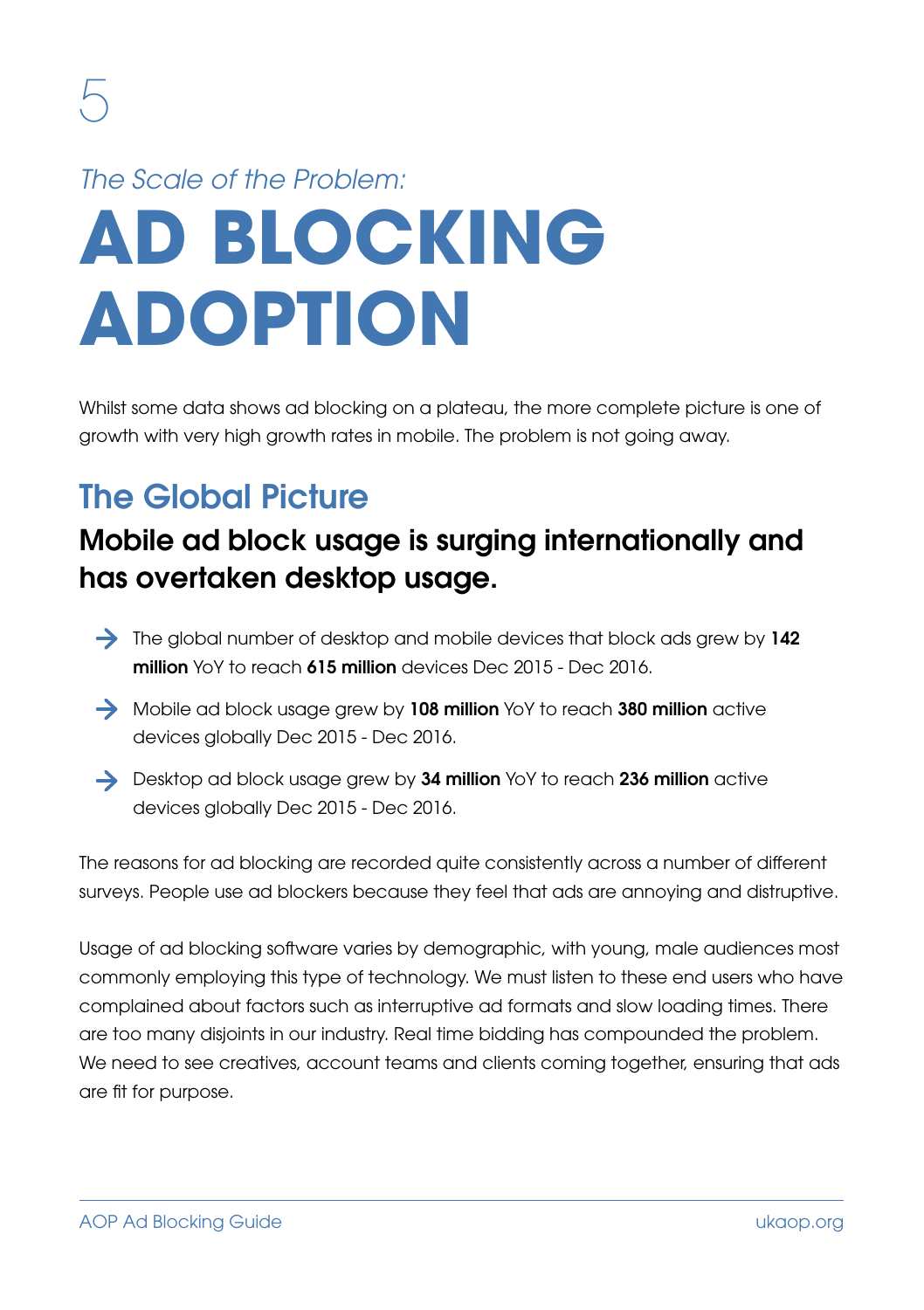## Devices Using Adblock Software on the Open Web

PageFair Adblock Report 2017

(April 2009 - Dec 2016)

-O- Desktop Browsers

-O- Mobile Browsers





380M

181M

† PageFair's estimate of ad block usage on mobile browsers was updated on November 2016 in its revised Mobile Adblocking Report



## Why Do You Use An Ad Blocker?

#### HubSpot Adblock Plus Research Study, Q2 2016

Base: 731 ad blocker users in the US, UK, Germany, and France

| Ads are annoying/intrusive                                              | 64% |
|-------------------------------------------------------------------------|-----|
| Ads disrupt what I'm doing                                              | 54% |
| Security concerns                                                       | 39% |
| Better page load time/reduced<br>bandwith use                           | 36% |
| Offensive/inappropriate ad content                                      | 33% |
| Privacy concerns                                                        | 32% |
| Reduced data usage (for mobile plans)                                   | 22% |
| I don't like contributing to a business<br>making money off my browsing | 18% |
| Idealogical reasons                                                     | 8%  |

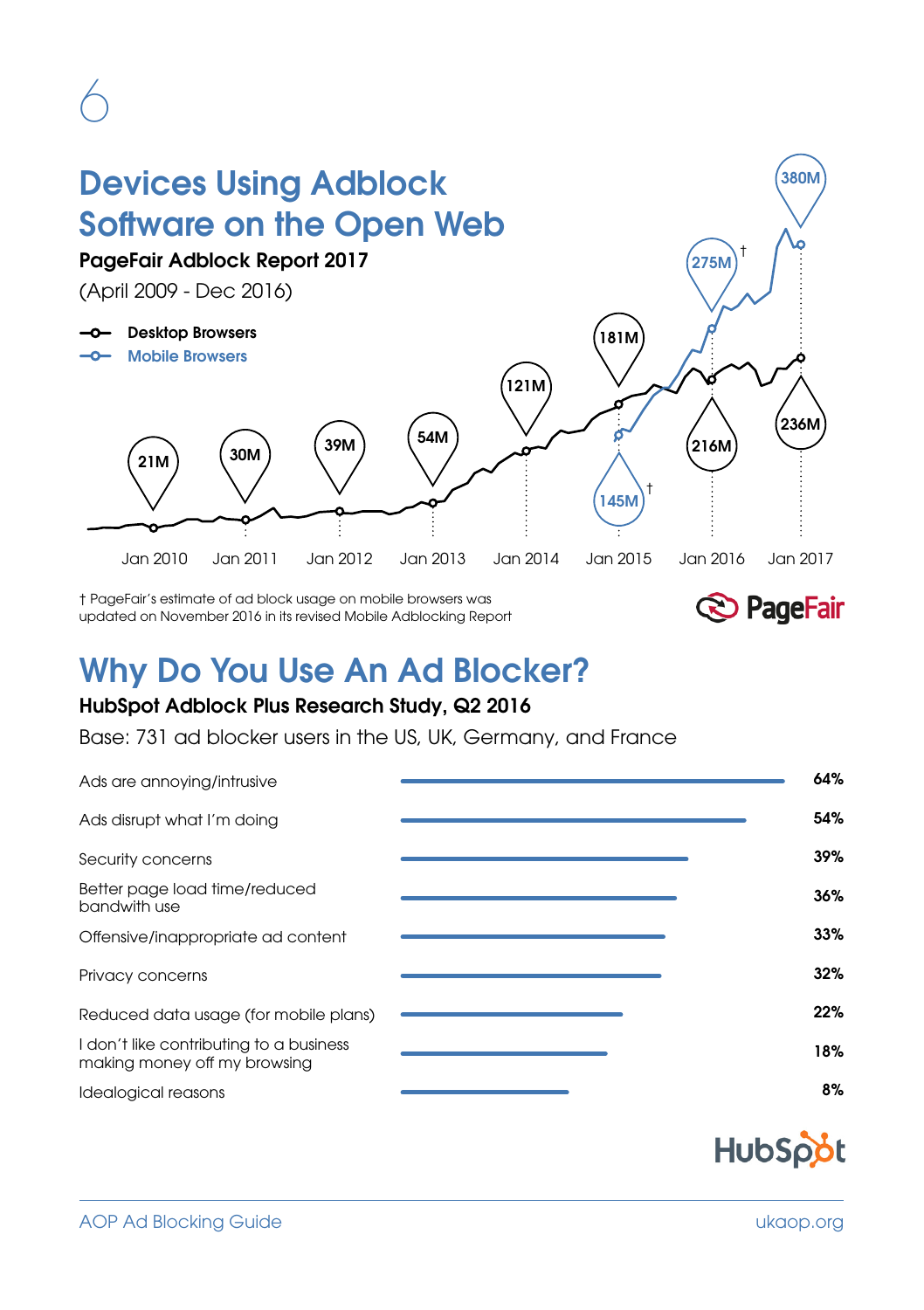## **THE ADVERTISER IMPACT** *The Scale of the Problem:*

Whilst average ad block rates within AOP members currently hover around the 12% mark (and close to 30% on desktop), the trend is far more pronounced in younger audiences and key verticals such as gaming, where block rates are as high as 50%. The impact on advertisers is growing as they need to generate reach against large parts of their audience who reject advertising.

At the same time, several studies have shown that communications placed within premium publisher environments deliver a positive impact on brand consideration, favourability and trust. This is a fight we need to engage in because premium publisher environments – those supplied by our members – outperform other digital placements and supply trusted digital environments in which the ecosystem can thrive.

Yet Mark Finney, former Director of Media and Advertising at ISBA, noted at the AOP Ad Blocking Forum in June, that ad blocking is not one of the top five issues for clients in 2017. The impact of the blocked web needs to be carefully monitored, he warned, urging the industry to appeal to reason when communicating with end users. He also identified some recurrent features of annoying ads – long pre-rolls ads; pop ups which are impossible to close; and those which play automatically or are oversized, for instance.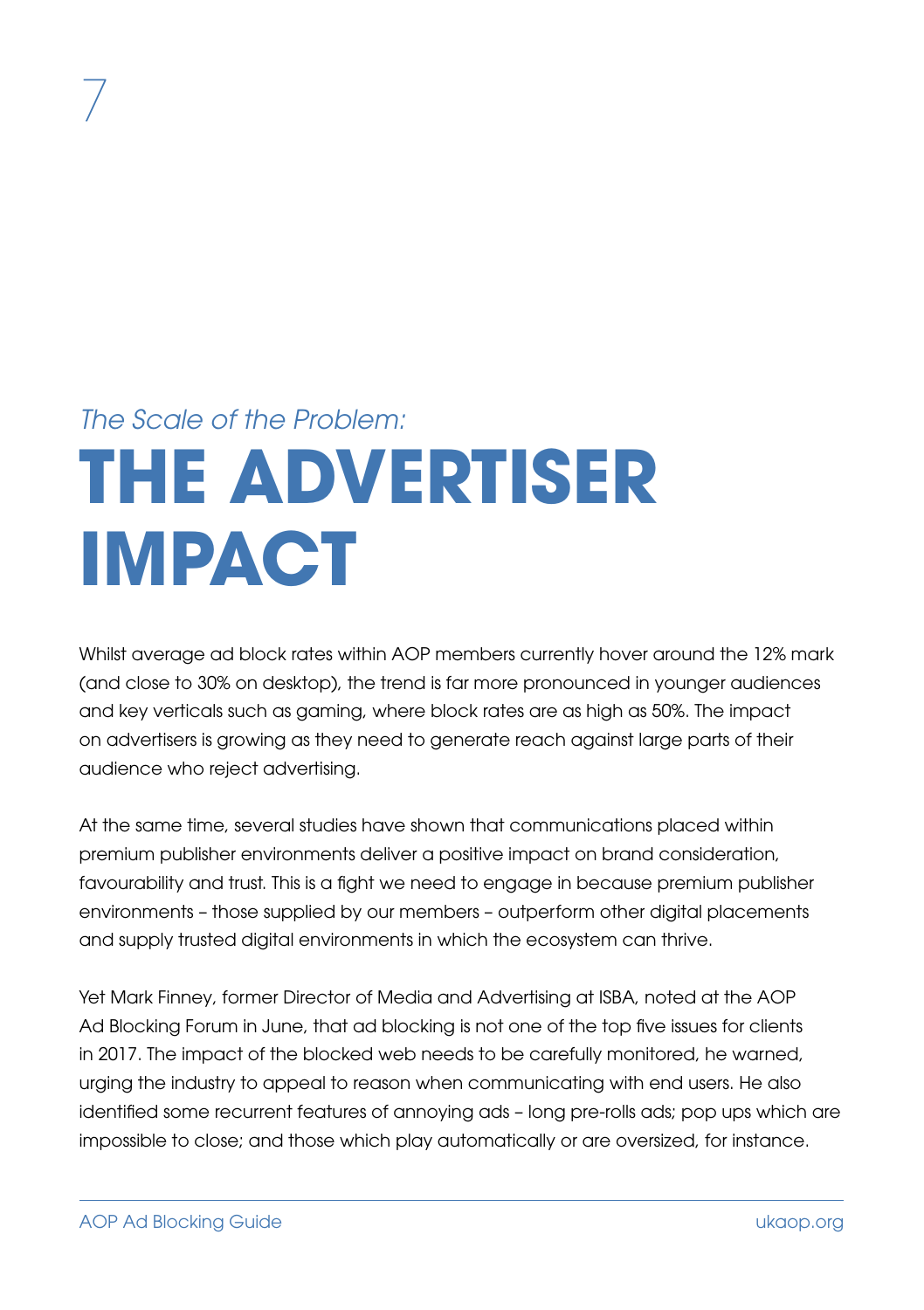*A word of warning:*

## **GOOGLE TO ADD AD BLOCKER TO CHROME IN EARLY 2018**



In June of this year, it was widely reported that Google had confirmed its controversial Chrome ad blocker plans, fuelling fears that the search giant could use the ad blocker to protect its interests. Considering Chrome's position as the world's most popular browser, every ad blocking strategy needs to plan for this development.

Google says its ad blocker will only target adverts that the Coalition for Better Ads – a group Google is a member of – considers to be "unacceptable". It claims that its technology will penalise non-compliant ads even if they're "owned or served" by Google itself.

Publishers can find out if their ads are compliant by using Google's Ad Experience Report, which is designed to help them spot and fix issues. This provides screenshots and videos of annoying ad experiences it has identified to make it easy to find and fix the issues.

Reports over the summer months suggested that the ad blocker is now starting to show up in pre-release versions of the Chrome for Android app.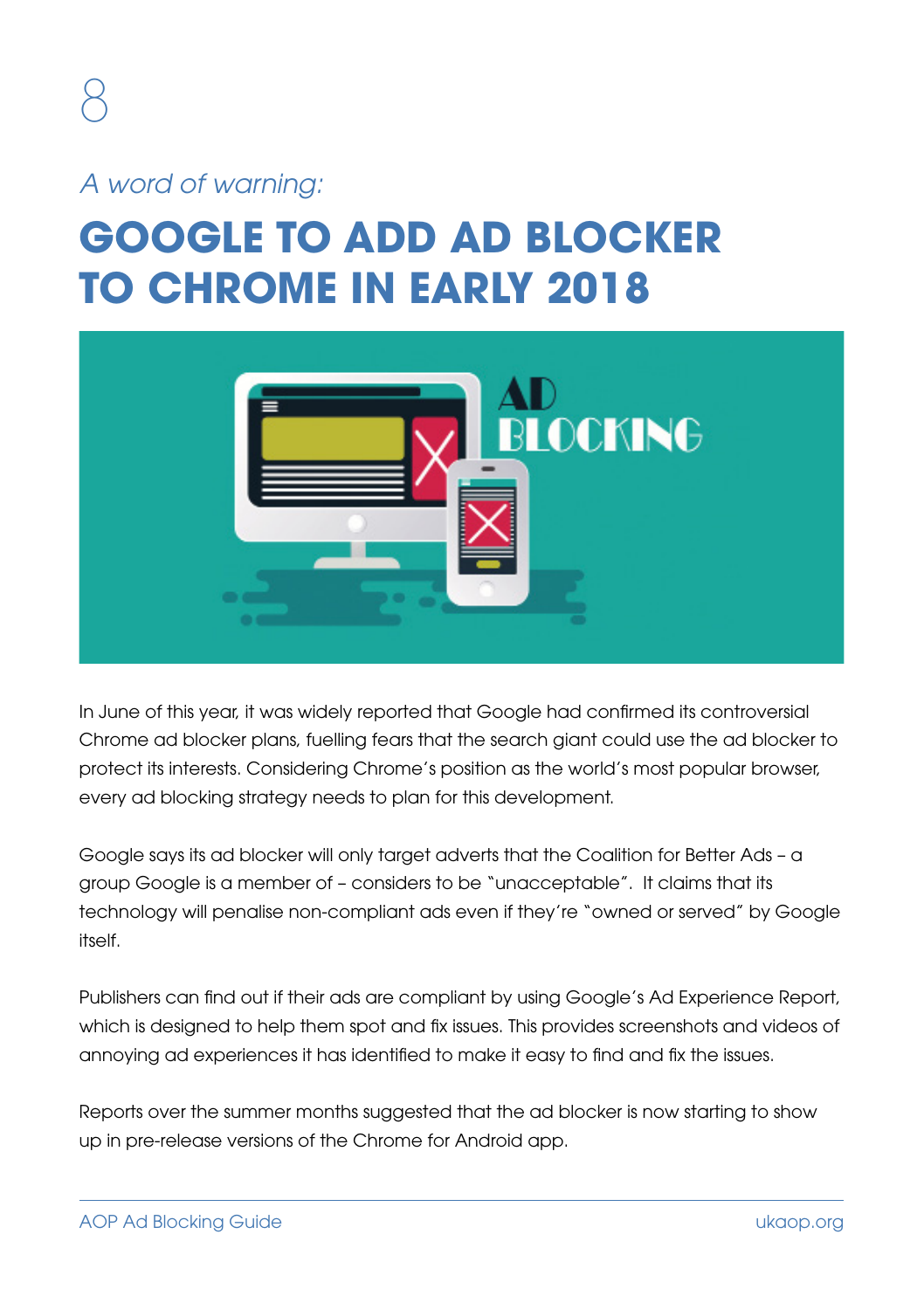## **PUBLISHER FINANCIAL IMPACT** *The Scale of the Problem:*

We have conducted an audit of publisher members to determine revenues lost to ad blocking. The figures are significant and create an opportunity for revenue recovery.

We had input from 15 members, as the remaining members are not yet measuring impact. Currently one member pays Ad Block Plus, so their ad block rate is zero. The methodology for lost revenue was:

- Self-declared blocked impressions (via procedures specific to each publisher).
- Self-declared 'lost' income (again based upon preferred internal approach).

The publishers chose to calculate lost revenue, via differing internal mechanisms, to help to illustrate the extent of the ad blocking problem. These were self-declared statements around how many ads that have been blocked and what each member believes this means each quarter for lost revenue.

Anthony Jones, Head of Insight at the AOP, pointed out that "on the face of it, ad blocking peaked in Q2 2016 and then declined. But there is a strong school of thought that what we are currently seeing is just the tip of the iceberg, as some of the new technology is impacting our ability to measure the true extent of the problem – in effect blocking the tracking software as well as the ads. Additionally, there are new browsers, new software and new ad blocking technologies emerging all the time. In Asia, for instance, ad blocking technology is built into phones and browsers. There is a view that it is only a matter of time before this technology gets mass uptake in Europe."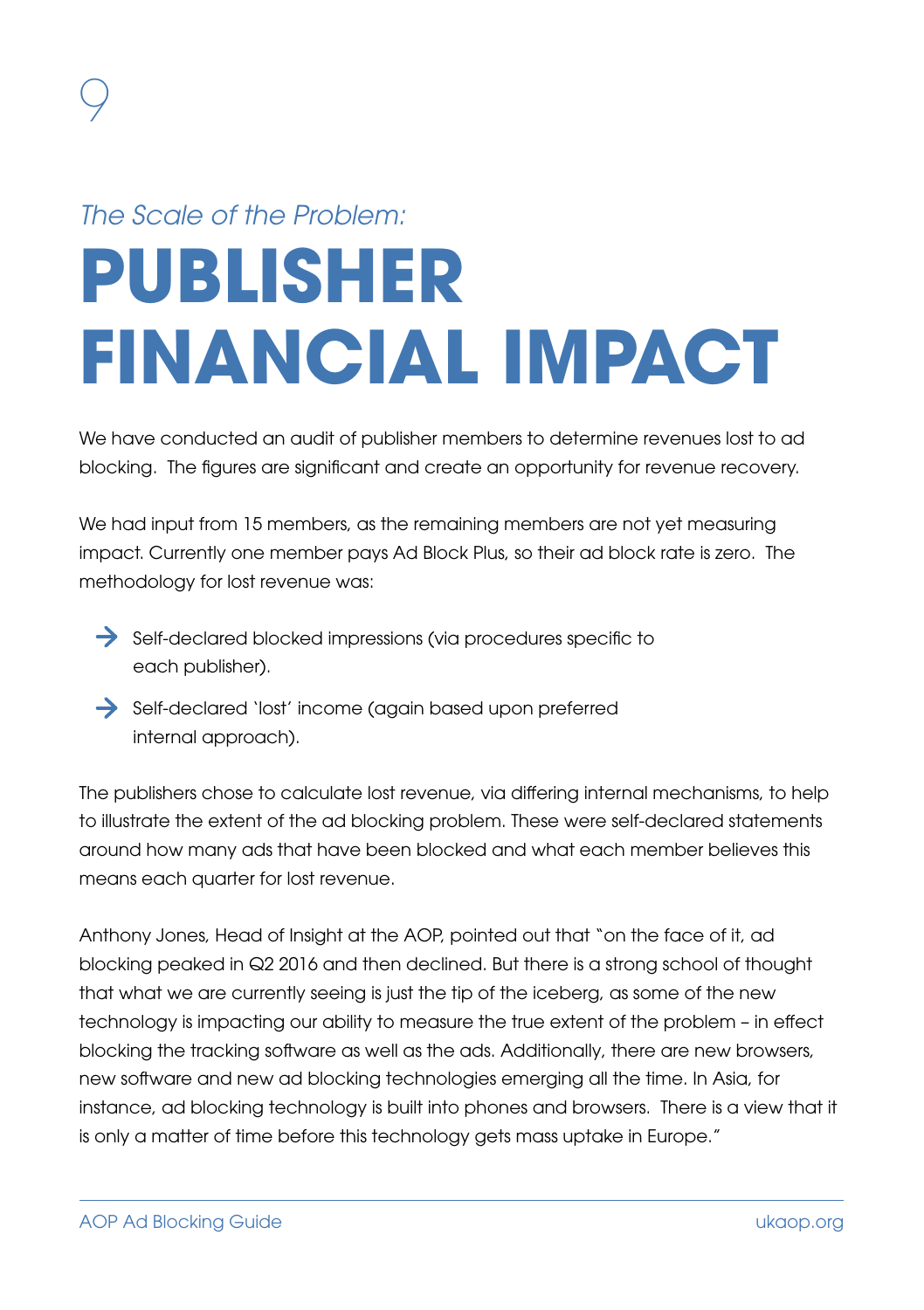

\* = not every publisher was able to split out by platform



The maximum loss that a publisher had declared was just under £2 million in a year. The median – as there was a big range – was fractionally under £700k a year. The members losing the most are those whose portfolio of brands is skewed towards young or techie adults.

Whilst the bulk of publishers are losing revenues in the hundreds of thousands, some are losing millions. This higher figure equates to the losses incurred by larger publishers, while the average cost of ad blocking for publishers is close to £700,000 per year. Ad blocking is not an issue the industry can afford to ignore.

With the help of our membership, we will continue to collect data ongoing, which will enable us identify trends as we try to help to steer the industry towards a successful future. It is worth noting that some publishers are already recovering hundreds of thousands in revenue per month, which highlights the fact that there is a very clear opportunity here for publishers who take action.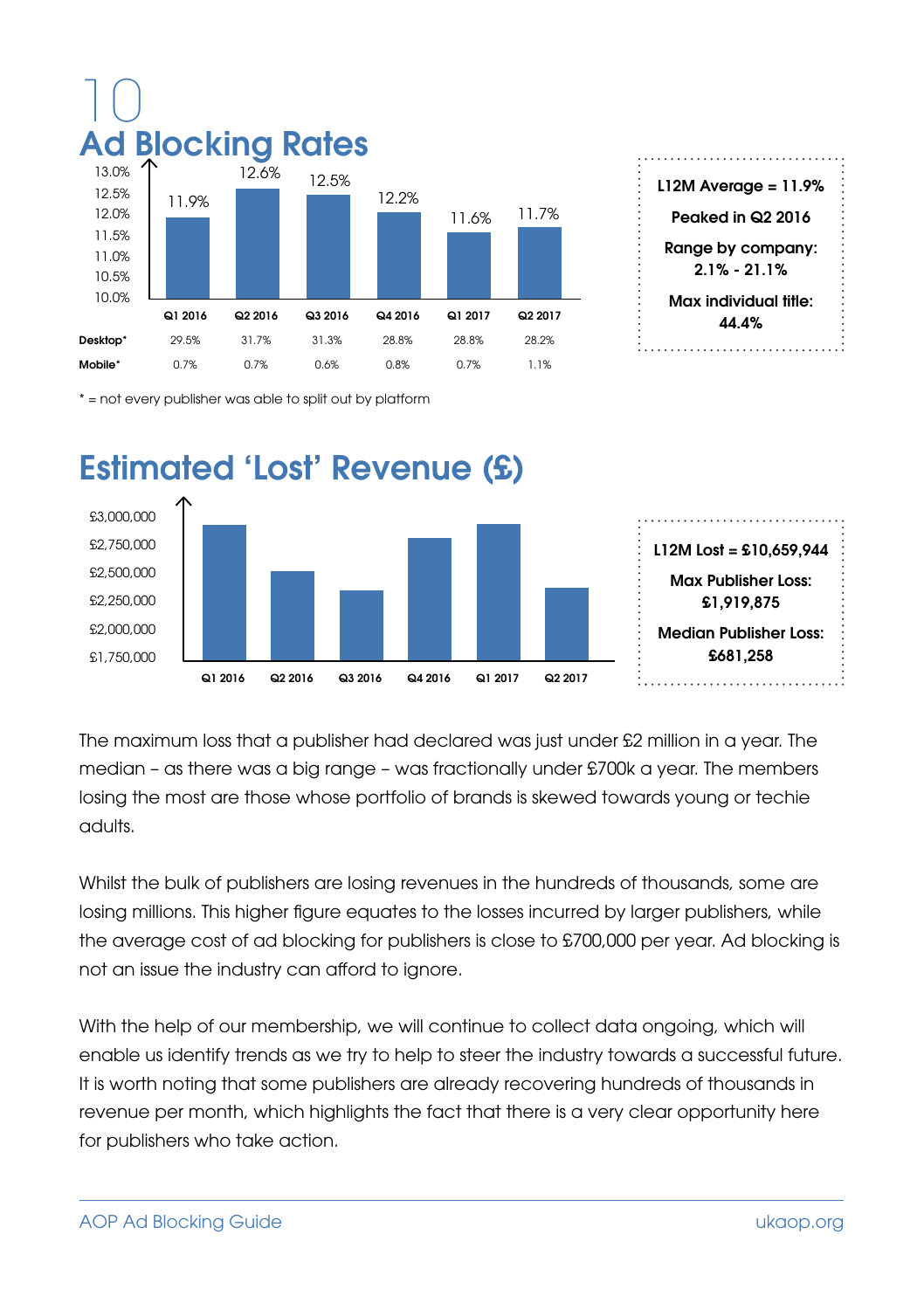# 11 **PUBLISHER EXPERIENCE ON USER INTERACTION**

In February this year, Dennis, one of the UK's largest consumer magazine publishers, announced the results of a six-month ad blocking test period using Sourcepoint's technology.

The key objectives of the test were to learn about the preferences of different audience segments such as those browsing in particular countries or arriving at sites via social media versus search, and to determine the most effective combination of compensation alternatives.

### Resulting Insights From the Six-month Test Period Included

- $\rightarrow$  Up to 57% of users opted to continue their visit with ads enabled via a one-click solution
- Up to 38% of users selected to add the publisher's site to their ad block whitelist
- $\rightarrow$  Messages that featured multiple compensation options increased engagement rates and configurations that featured two compensation choices increased user engagement by an average of 61%
- $\rightarrow$  Engagement rates with messages that were easily dismissible by users were 80 times lower
- When users chose to view video content in exchange for ad-free browsing, Dennis measured a 75% view-through rate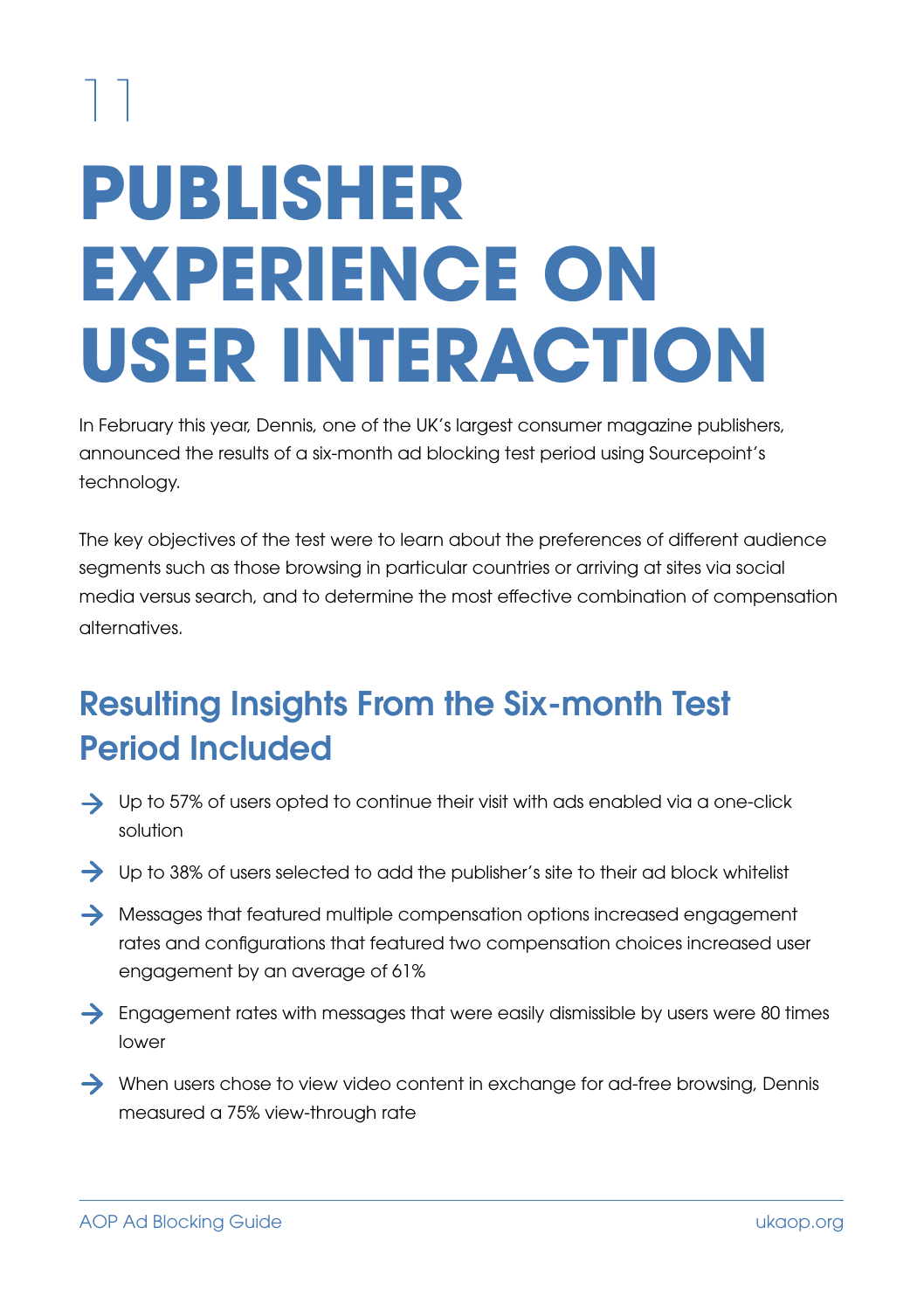

Commenting on the campaign, Nick Flood, Product & Commercial Ops Director at Dennis, said "we firmly believe a value exchange needs to be established between brands and users to safeguard future revenues." He described the results from the test period as 'extremely encouraging', adding: "In a short period of time we were able to re-engage a significant proportion of ad block uses that visit our sites. We will be incorporating this data into future strategy considerations."

The full press release from the Dennis and Sourcepoint's case study can be found on the AOP website.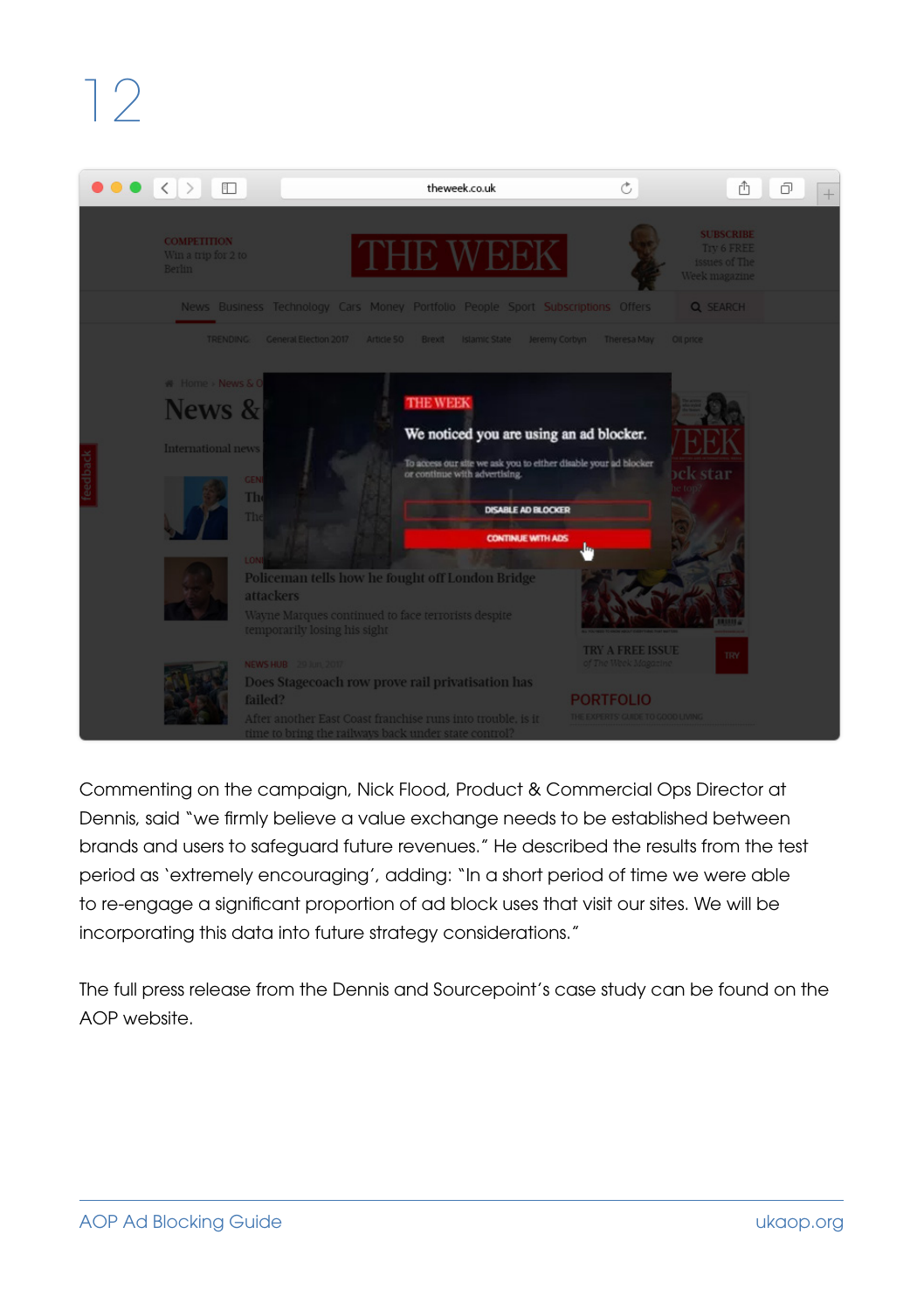# **SUCCESS IS PURE ADDITIONAL REVENUE**

The experience from Oliver Von Wersch of Von Wersch Partners in the German market shows similar progress against ad blocking.

#### Key Learnings from the AOP Ad Blocking Forum, 14 June 2017

- Never trust figures communicated in the market measure your own and ensure accurate tracking, while testing hypotheses.
- $\rightarrow$  A/B testing and intensive work on the best possible user communication is worth the effort. Generally, the better the wording the higher the reduction. Some argue that 'soft' messages don't work, but only publishers with exclusive content can attempt a hard line strategy, akin to a paywall. Publishers are continuing to test explore and consider various approaches, such as encouraging subscriptions and targeting messages at specific segments.
- The fight against ad blocking is only in publisher's hands. Working to continuously improve standards and user experiences must be a priority for all premium publishers. No other player in the value chain will help you. But the success will be all yours which is: pure additional revenue.
- $\rightarrow$  We must work on ad quality at the same time as working on user communication. Digital advertising is, slowly, coming of age. We are working with the industry to improve ad user experience because this helps to combat ad blocking. As such, we are campaigning for premium trading standards and the end of slow-loading ads which obscure content unnecessarily.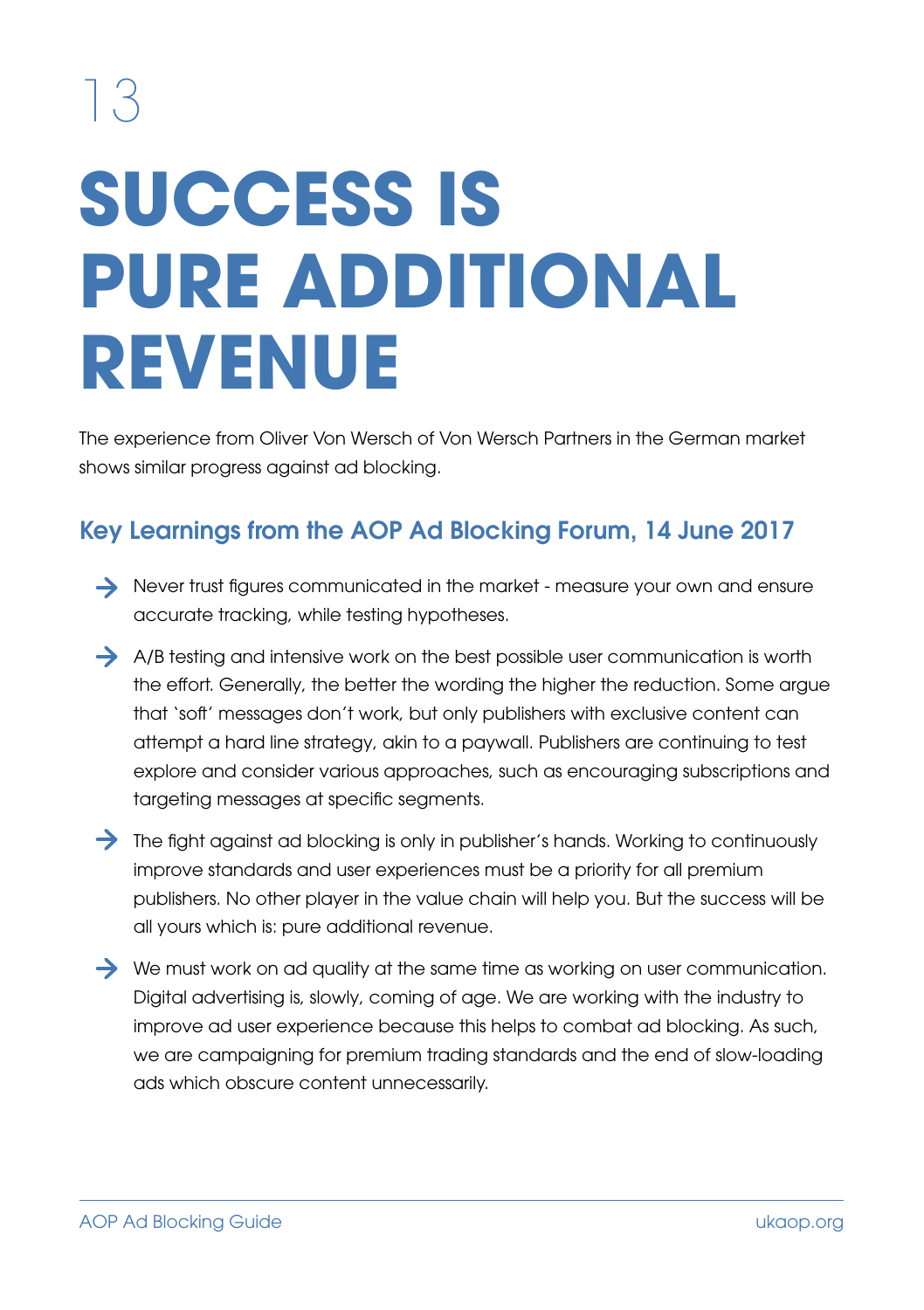### Gruner + Jahr

Three different approaches to combat ad blocking:



A summary of the AOP Ad Blocking Forum, by Andrew Bartlam from InstartLogic, can be found on the AOP website.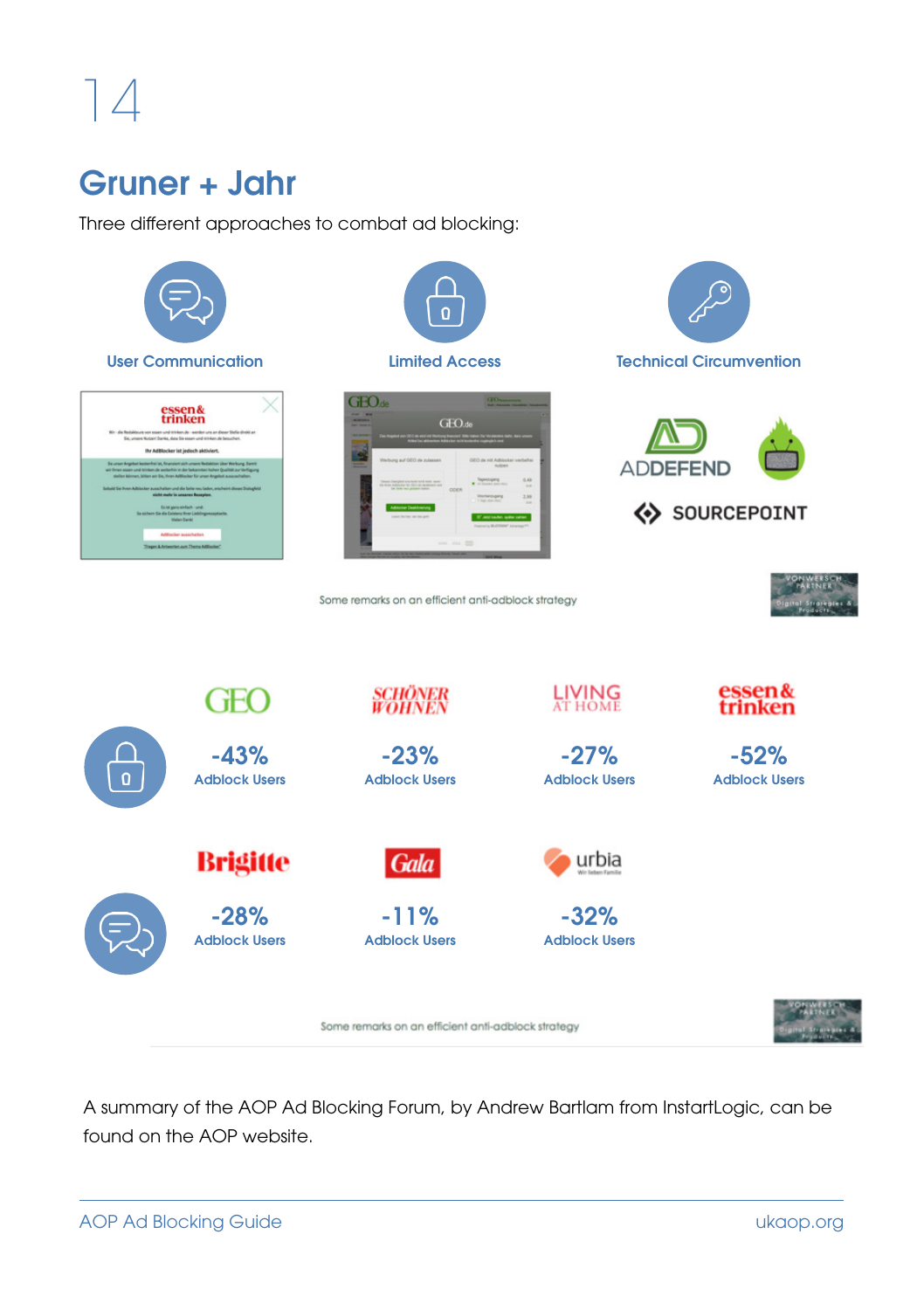# **VIBRANT AD BLOCK INSIGHTS**

A study by Vibrant Media found when looking at the reasons as to why consumers block ads, it typically comes down to users finding ads disruptive and annoying. People don't have a lot of patience and, unfortunately, heavy ads seriously add to a website's load time.

Quite simply, the more ads put in front of consumers, particularly the hefty ones, the more likely they're going to be to use an adblocker. Ad weight as well as the experience should always have been a concern for advertisers and publishers, but as more consumers are downloading ad-blockers, it is now a critical quality when looking at ad technology and quality.

#### Key Findings:

- $\rightarrow$  74% Block ads because they feel that advertising is interruptive
- $\rightarrow$  55% find ads annoying
- $\rightarrow$  54% feel that ads slow down their web browsing

#### Case study – Tech Platforms Supporting Publishers

Ads should never get in the way of a consumer's access to content. Advertising needs to fit into the consumers experience seamlessly. It should create a positive user experience through contextual, relevant placement and the technology used should be light to avoid delaying consumer's content experiences.

Vibrant Media took the above points on board and built a new tech platform, which is IAB L.E.A.N compliant and able to provide the lightest ad experience on a publisher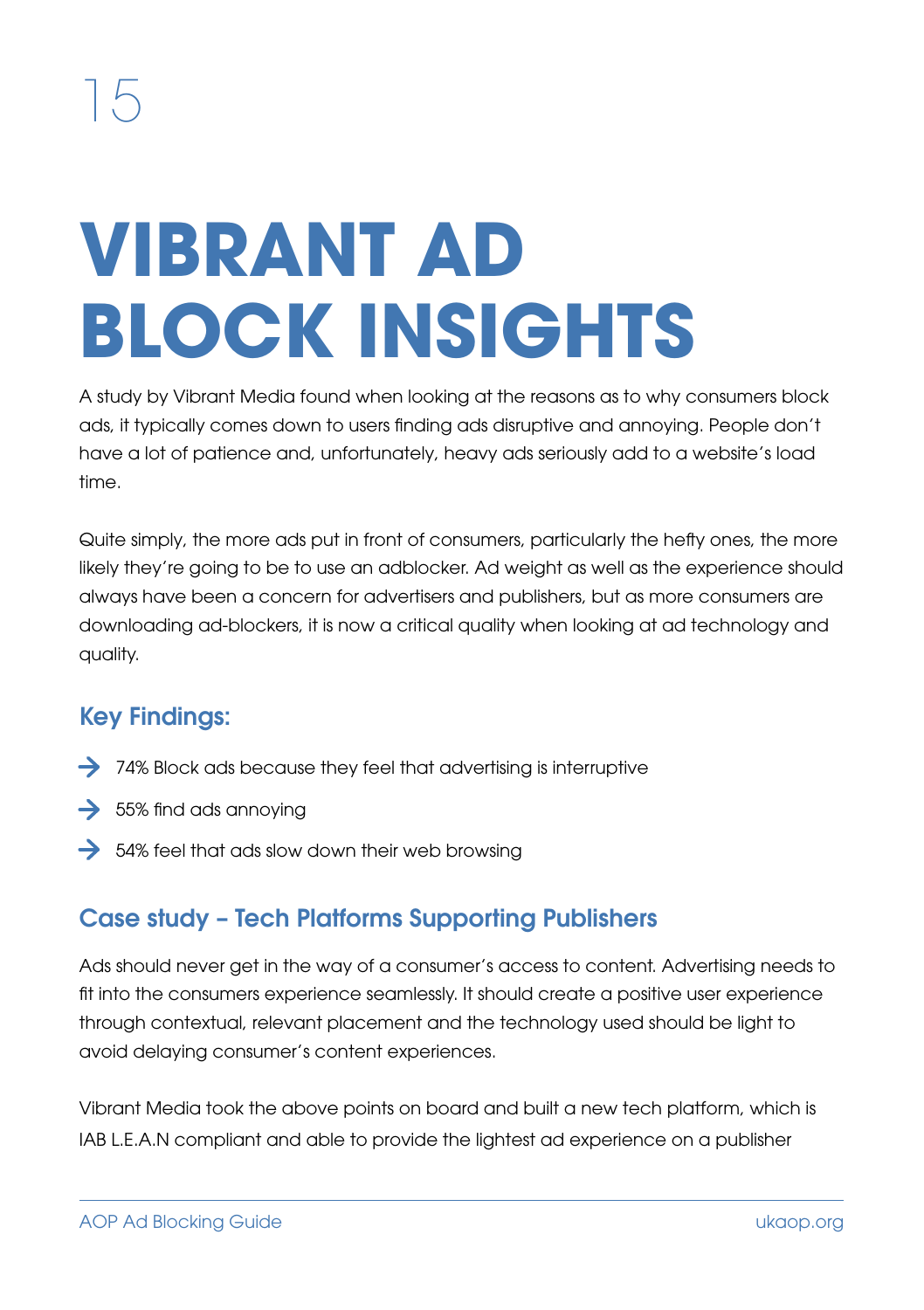page. Investing money, time and resources into creating a new technology, Vibrant's algorithm is now smarter, faster and more efficient than ever before to provide publishers and users with a non-invasive ad experience.





To further enhance user experience, Vibrant also updated the original In-Text ad format to make it more applicable for today's consumers. With the switch to more linear feeds and the growth of mobile, Vibrant created a new user-initiated in-feed unit which dynamically positions brand ads within the heart of premium, relevant editorial.

Whilst the industry still has a long way to go, offering a combination of light, intelligently targeted and non-intrusive ad experiences allows publishers to offer a true value exchange and will help in the fight against ad blocking.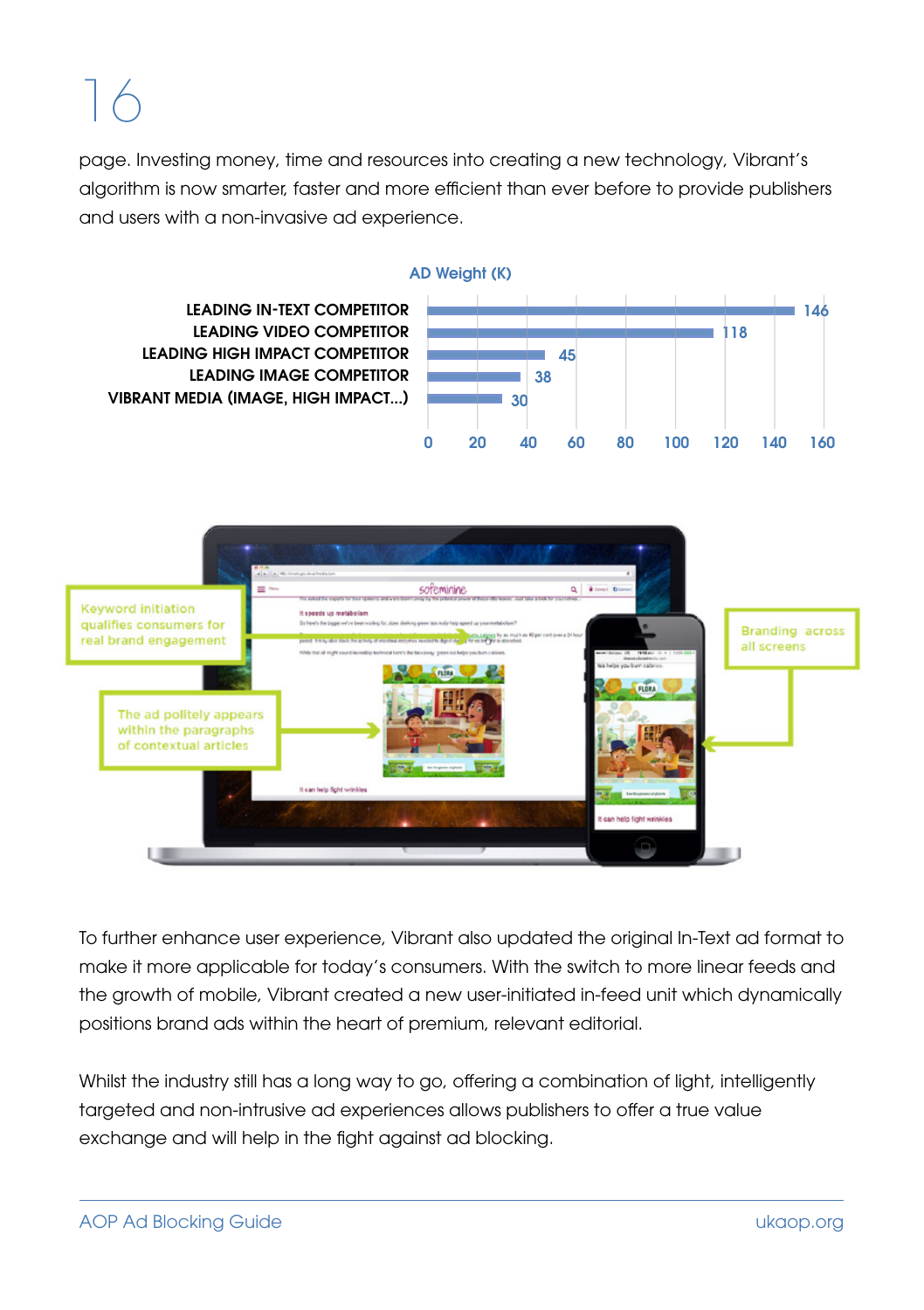# **AD BLOCKING TECH VENDOR VIEWPOINTS**

We asked six of the major anti-ad blocking technology vendors for their views on the best way of approaching the challenge facing publishers today and the methods they have tried and tested so far. Here's what they said about themselves and what they offer.

### INSTART LOGIC

Instart Logic is a late-stage private company with over 200 employees that was founded in 2010. We have many clients, including more than 25 of the Comscore 100.

Our approach to the ad blocking challenge is simple. With Instart Logic's platform, consumers view a publisher's website exactly as the publisher intended, including advertising, regardless of whether an ad blocker is present.

Publishers should act to combat ad blocking by ensuring they are delivering high quality advertising, deploying an application like Instart Logic to recover revenue, and educating customers about the impact of ad blocking on the publishing industry.

Our elevator pitch is that after adopting Instart Logic, organizations with digital advertising-based revenue models, including publishers, media companies, gaming companies and classified advertising firms will immediately gain 3 percent to 15 percent higher revenue.

When deploying our platform, we work with publishers to ensure they are delivering a high quality experience for ad blocking readers, ensuring those readers will enjoy a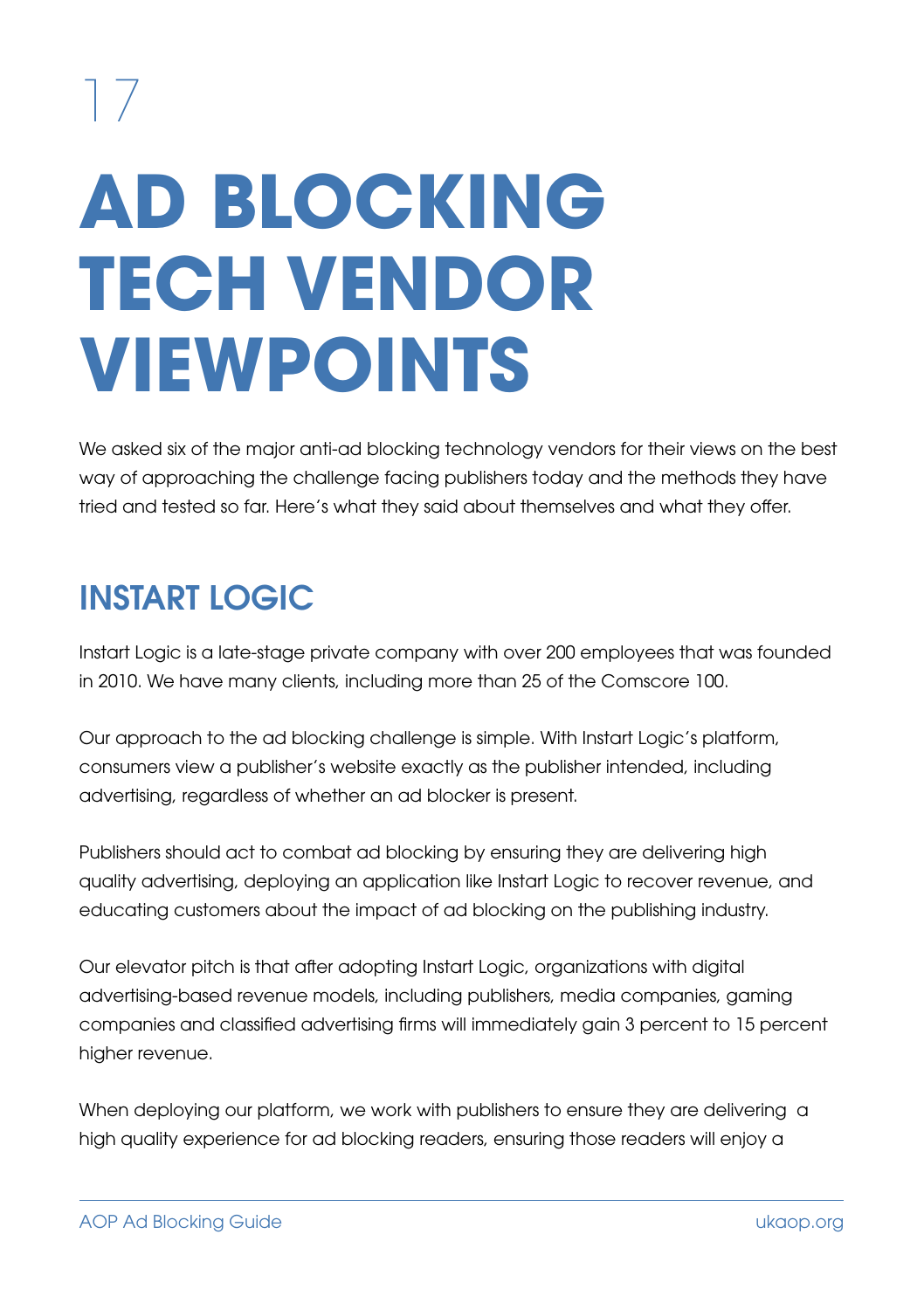premium experience. Our platform then transparently recovers advertising revenue.

A continuing industry development affecting publishers is that ad blocking technologies are being widely adopted, including by industry leaders such as Apple and Google, with no break in sight. Publishers should respond by adopting quality ad standards, such as those advocated by the Coalition for Better Ads. They should also respond by focusing on providing compelling content, customer education about publisher challenges, and adopting technical solutions such as those provided by Instart Logic to restore revenue.

## JAMATTO

Up to now, adblockers have been used by a very small segment of consumers, and predominantly only on desktop. Without any technology shift, adblockers are already making their way into the mainstream.

But technology is marching on. In recent months, moves by huge players such as Google & Apple, telecoms providers and even governments are paving the way for adblocker adoption to rapidly reach 70%+. Beware the publisher who does not have a plan in place. You can't fight it. Embrace it. Let your readers have a choice in how they compensate you.

A number of the motives behind consumers installing an ad blocker are quite reasonable, rapidly leading to thorny debate over the ethics of adblocking. But at the end of the day, the consumer is king. Without a single solution that appeals to these myriad motives, politely offering the consumer a choice is key – while gently educating them into understanding why ads are important for newspapers' well-being.

Already 16 newspapers on 3 continents are using Jamatto to offer their readers three choices: (1) please whitelist their newspaper; (2) please pay a small amount to read a single article or for a time-based microsubscription (e.g. 15p for 15 minutes); or (3) opt out and 'let journalists go hungry'. With a single line of code (just one, we promise), publishers receive a tailored, on-brand, ab-testing-optimised adblocking solution that convinces 70%+ of adblocker-using consumers to whitelist their newspaper; or generates £2-£15 RPMs from the remaining 30% (including those who opt out).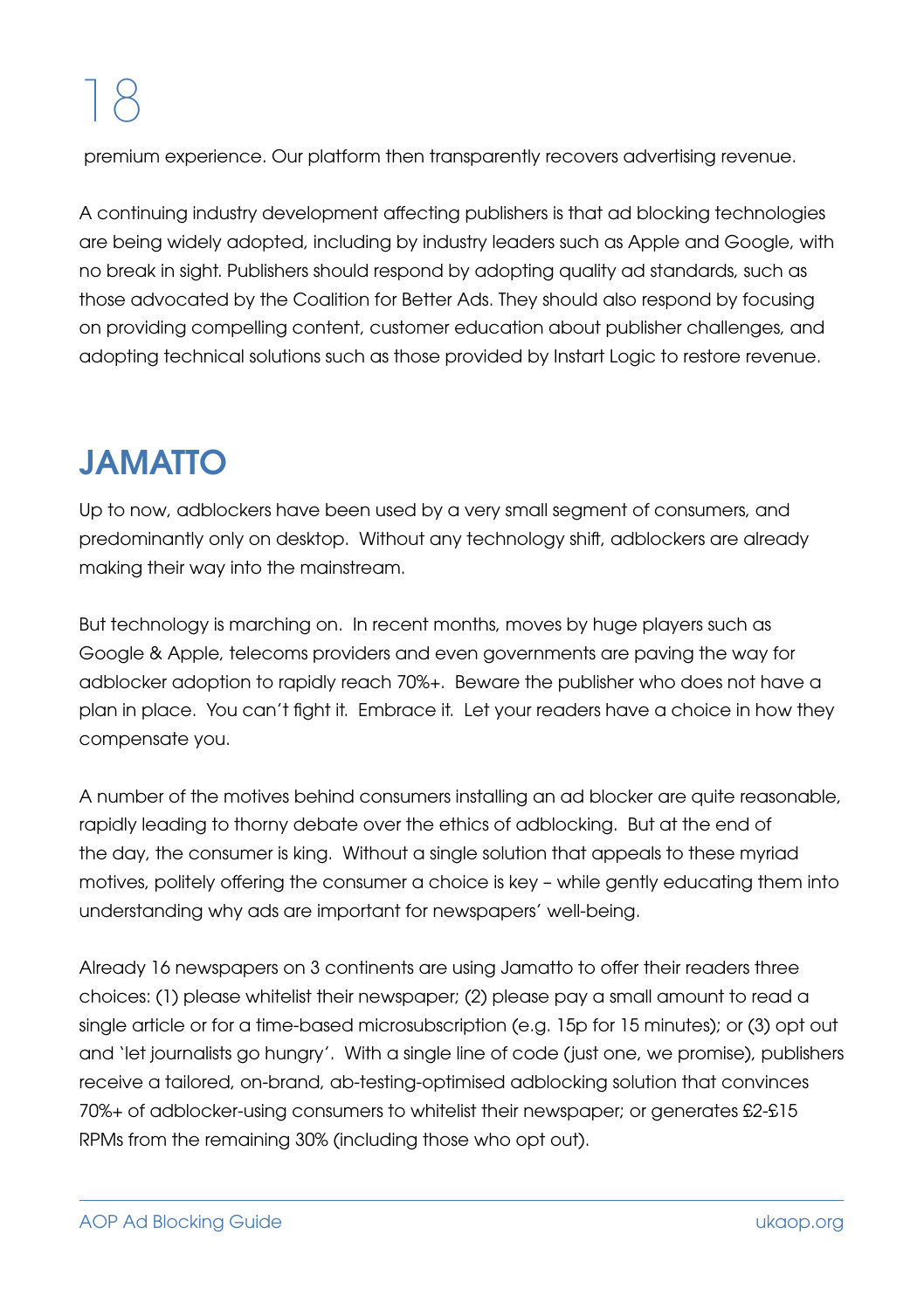### **PAGFFAIR**

PageFair offers a suite of solutions that cover all publisher requirements: analytics, messaging, content access control, display-ad recovery, video-ad recovery, GDPR data leakage prevention.

PageFair protects over two billion ads for publishers every month, giving publishers full control over their ad serving in a way that adblock companies are not able to hack. PageFair's "server side rendering" technology enables publishers to automatically convert their normal ads into IAB LEAN / Coalition for Better Ads compliant formats that address user concerns about advertising. It also gives publishers complete control over third party data access through the ad creative, preparing them in advance for the GDPR.

PageFair can work with publishers' direct campaigns, or source programmatic demand. It continually integrates additional demand sources to maximise revenue recovery, and non-direct CPMs can exceed over \$5. Unlike many competitors, PageFair has official agreements with its programmatic partners, so publishers can be confident that they will be paid.

Publisher Merriam-Webster says "PageFair has been a great partner for Britannica and Merriam-Webster. The integration was straight-forward, and the team at PageFair has been incredibly responsive to our requests".

Some TV publishers who have exclusive access to new shows prefer to use PageFair's technology differently. Zach Mannon, Vice President of The CW (one of US' largest nationwide TV networks) says "We partnered with PageFair to support our outreach to users to switch off adblock. PageFair has years of experience helping hundreds of publishers address adblocking, and working with them has given us ironclad adblock detection & messaging". Within one month of starting with PageFair The CW's adblock rate halved, from 15% to 7.9%. Now, with PageFair still live on the site, it is 3.4%.

[Note: CWtv.com is only properly accessible from IP addresses in the United States].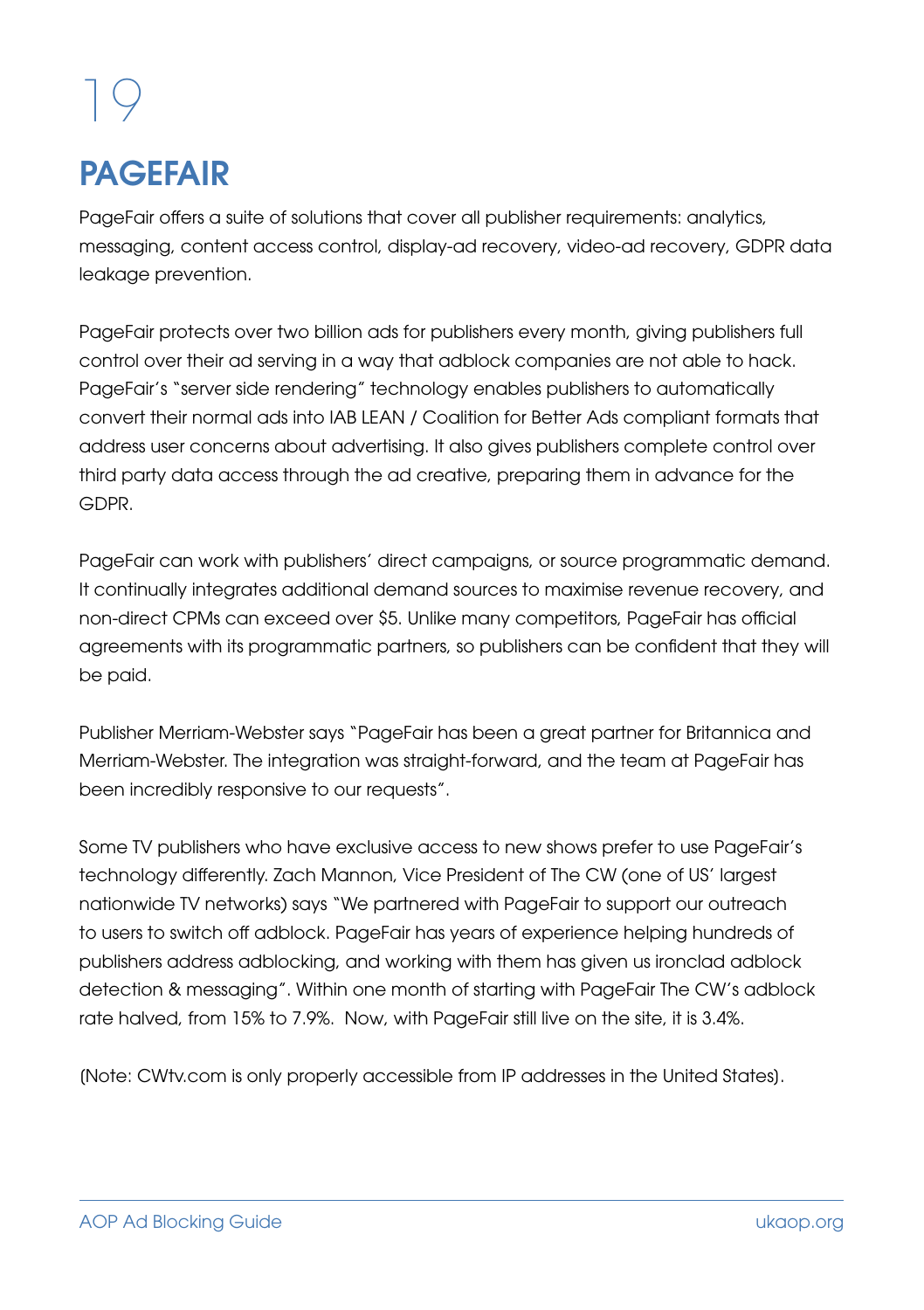## UPONIT

Founded in 2015, Uponit has 15 employees who work with leading premium publishers worldwide.

Publishers today face existential threats to their business. Ad blocking is one challenge that is not going away and can be solved quite easily.

Ad recovery is the only approached which has been proven to work over the long term and at scale. It works because it provides users with a streamlined access to the content they came for, without requiring any complex actions on their behalf. In fact, publishers using us have experienced similar engagement behaviors with minimal complaints. Ad recovery done right also renders ad blockers completely ineffective.

Uponit offers the only ad recovery solution today that is seamless to deploy, providing publishers with full ad coverage using their existing ad servers and operations, with full pixel and cookie support, as well as with ongoing immunity against all ad blockers.

We've recently released a case study with Israel's no.1 entertainment site (100M PVs). In the first half of 2017, we helped Mako increase its display ad revenues by 32%-39%, while average session times went up by 3.2% and bounce rates went down by 0.4%. There were less than 10 user complaints on ad blocking over this period. Today, we also recover video ads on their editorial and VOD sections.

As long as it is easy, free and legit for users to block ads - they will, just as they skip ads on TV. Google's upcoming Chrome ad filter will help cleaning up the ecosystem but it is unlikely to reduce the appeal of ad blockers, due to its relatively lax guidelines. On mobile, ad blocking will grow fast as browsers differentiate themselves from Chrome by providing more functionality around privacy, tracking prevention and ad blocking.

## SOURCEPOINT

Founded in 2015, Sourcepoint's clients include Axel Springer, Dennis publishing, Future Publishing, Gamer Network, Gannett, Hearst UK, Immediate Media, Oath and Turner.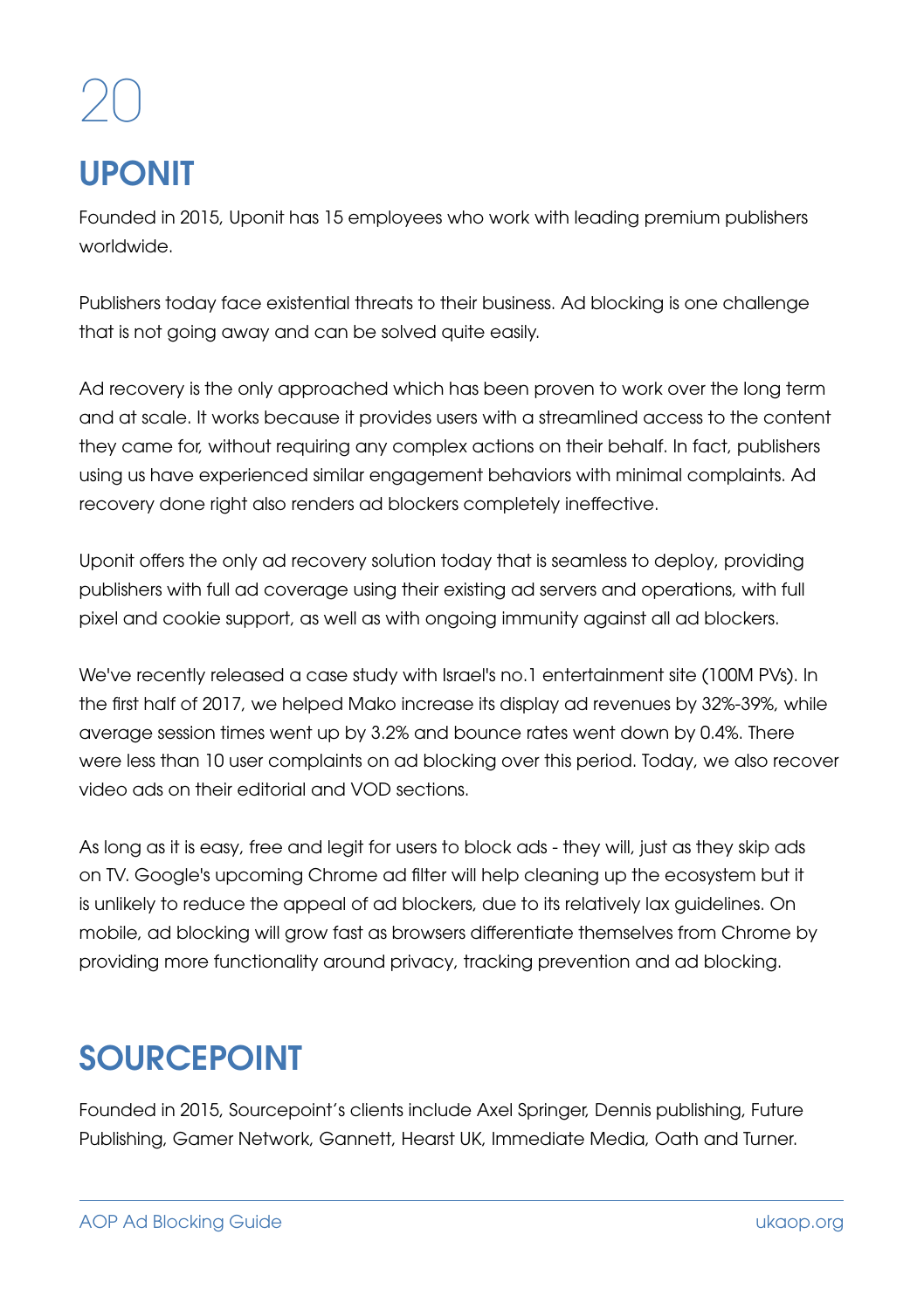Sourcepoint's Dialogue™ solution is the world's first technology platform that allows users to choose how they compensate publishers for premium content.

Sourcepoint believes that the rise in ad block usage is a symptom of the lack of transparent value exchange between publishers and consumers. We believe that every publisher should employ a strategy to combat ad blocking as the challenge isn't going away. However, with the right conversation between the user and the publisher it can and should be proactively managed in order to both educate the user and reclaim lost value.

We have seen huge success with publishers encouraging users to whitelist their sites or to compensate them via alternative compensation routes such as data exchange, registration, subscription sign up and direct payment.

In the last year we have won the 'Best use of technology' award at the Digiday Publishing Awards and were shortlisted as 'Best Media Technology Partner' at the AOP Digital Publishing Awards 2017 for our work with Dennis Publishing.

The developments being seen with Google Chrome, Apple Intelligent Tracking, GDPR etc are all additional drivers that should prompt publishers to engage their users in conversation about compensation choice?

What is key is that every Publisher must have a strategy that combats the ongoing ad blocking threat to their sites and to the industry as a whole.

### **ORIEL**

Founded in 2014, Oriel believes consumers need choices in how they pay for the content they receive, and publishers should have the tools they need to ensure advertising continues as a clear, easy and profitable choice. Oriel offers the most comprehensive ad recovery technology to deliver publishers' own ads and analytics, and a complete messaging and analytics platform.

Due to the blocking of analytics, many adblock users aren't even detected by publishers: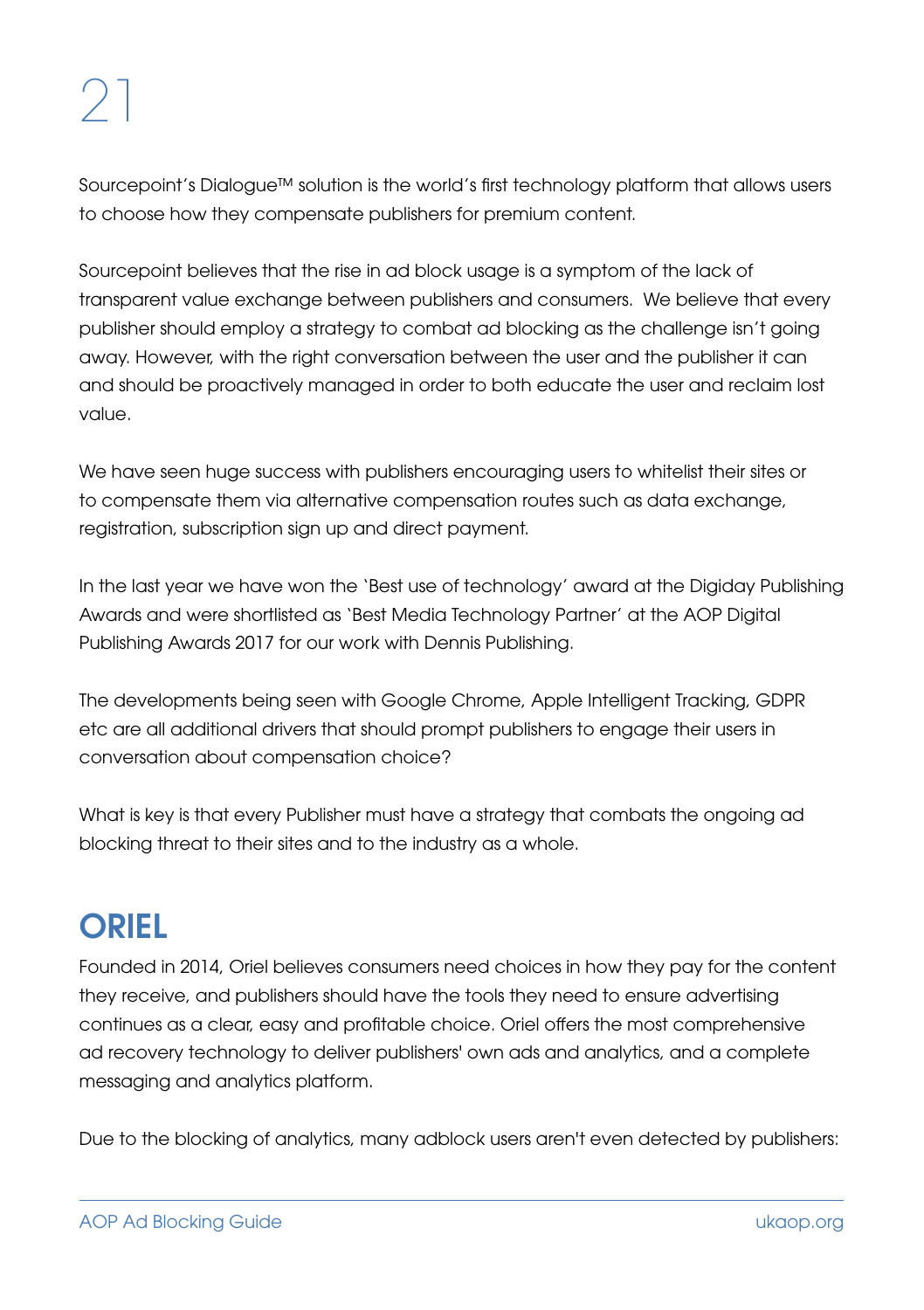

While the problem looks like it's leveling off, in reality the growth of adblock remains linear. And now, with GDPR and eprivacy regulations on one side, and the crush of Google, Apple, Facebook and Amazon on the other, publishers need to get paid for their content more than ever.

Most adblock tech out there is blockable, creating a tiring and unproductive cat-andmouse game with users. Oriel isn't. That means publishers can reach all users, regardless of browser or adblock technology to unblock both ads and analytics - including programmatic - and maximise their revenue opportunity.

The adblock threat has moved to the browser level, and the large global platforms are making it harder for publishers to deliver revenue and grow. Publishers should take a much firmer line with the large platforms to ensure that publishers' own future is taken into consideration, and have maximum freedom to deliver revenue.

Additionally, there is a core group of anti-advertising "fundamentalists" who want to eliminate advertising at any cost, but refuse to pay for the content via other means. There is a new generation of users coming that unfortunately are beginning to feel that great content can actually be free. Publishers should ensure that content is paid for via whatever method users choose - subscription, advertising, etc. - but ensure that all pay for it in some way.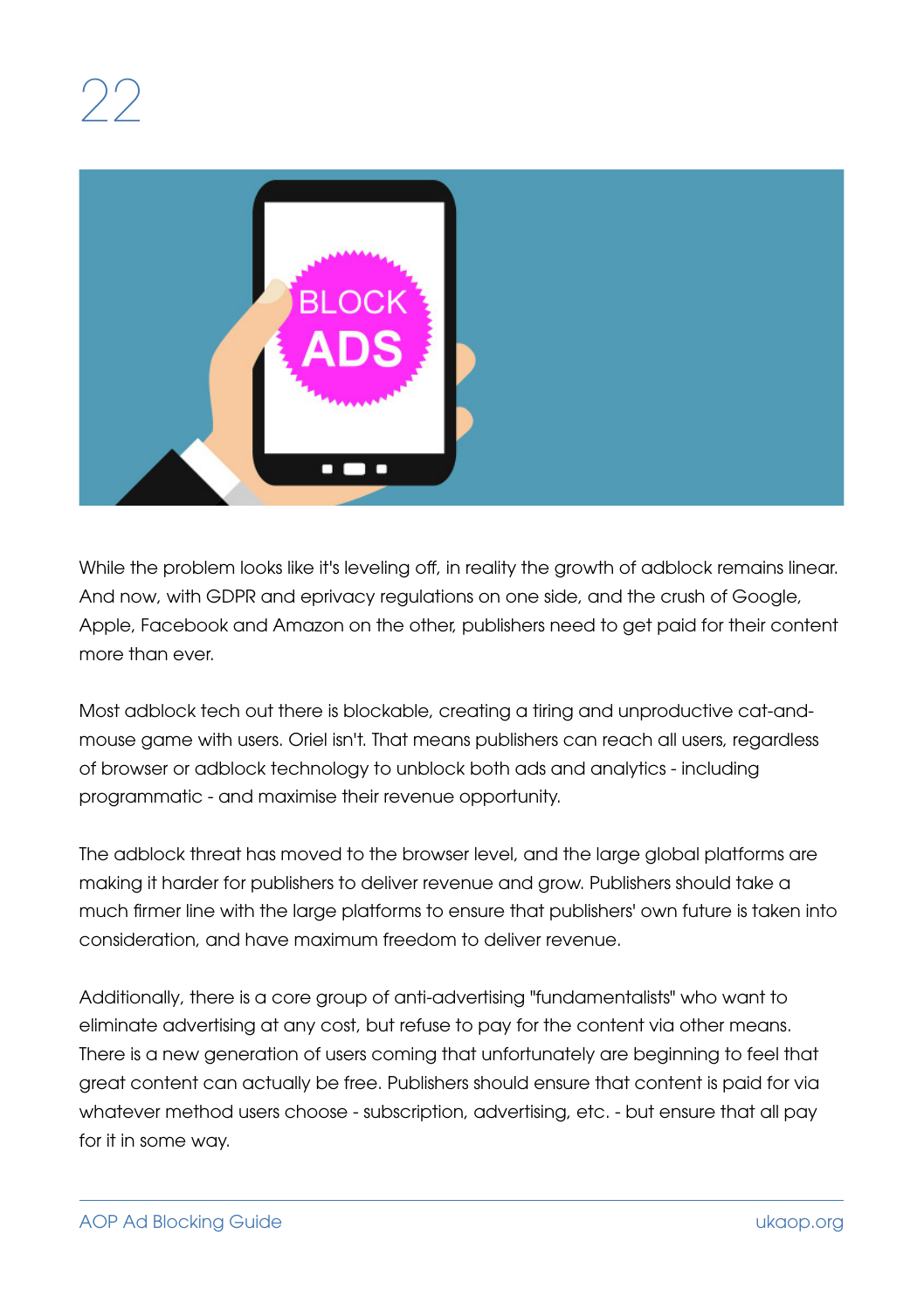# 23 **OUR COLLECTIVE STRATEGY FOR AD BLOCKING**

Our investigation into the size and impact of ad blocking on AOP members has identified a significant, and evolving, issue. Blocking rates are around 30% on desktops; with a number of members losing the opportunity to monetize over a £1million of inventory that's being blocked.

The dynamic nature of the issue means the position is constantly changing as new technology arrives – some of which hinders publishers' ability to accurately measure the extent of their ad blocking problem. Inertia, or lack of publisher response, is not an option.

#### The case studies we have highlighted throughout this guide demonstrate that:

- A hard block, crafted for a specific audience and offering a choice between disabling the ad blocker or opting in to ads, is the most effective.
- $\rightarrow$  Offering the option of subscription or micropayment is rarely taken up at present, but does provide the user with an understanding of the value of the content and increases the uptake of opt-ins.
- Full recovery of ads by circumvention of ad blockers is successful, with Facebook a key proponent
- $\rightarrow$  Pure additional revenue in significant sums is the reward for these efforts.

Over and above these individual efforts, our members are discussing joint (research) initiatives to combat the negative impact of ad blocking, because if publishers in coherent verticals act on the same day or over the same period then users do not have